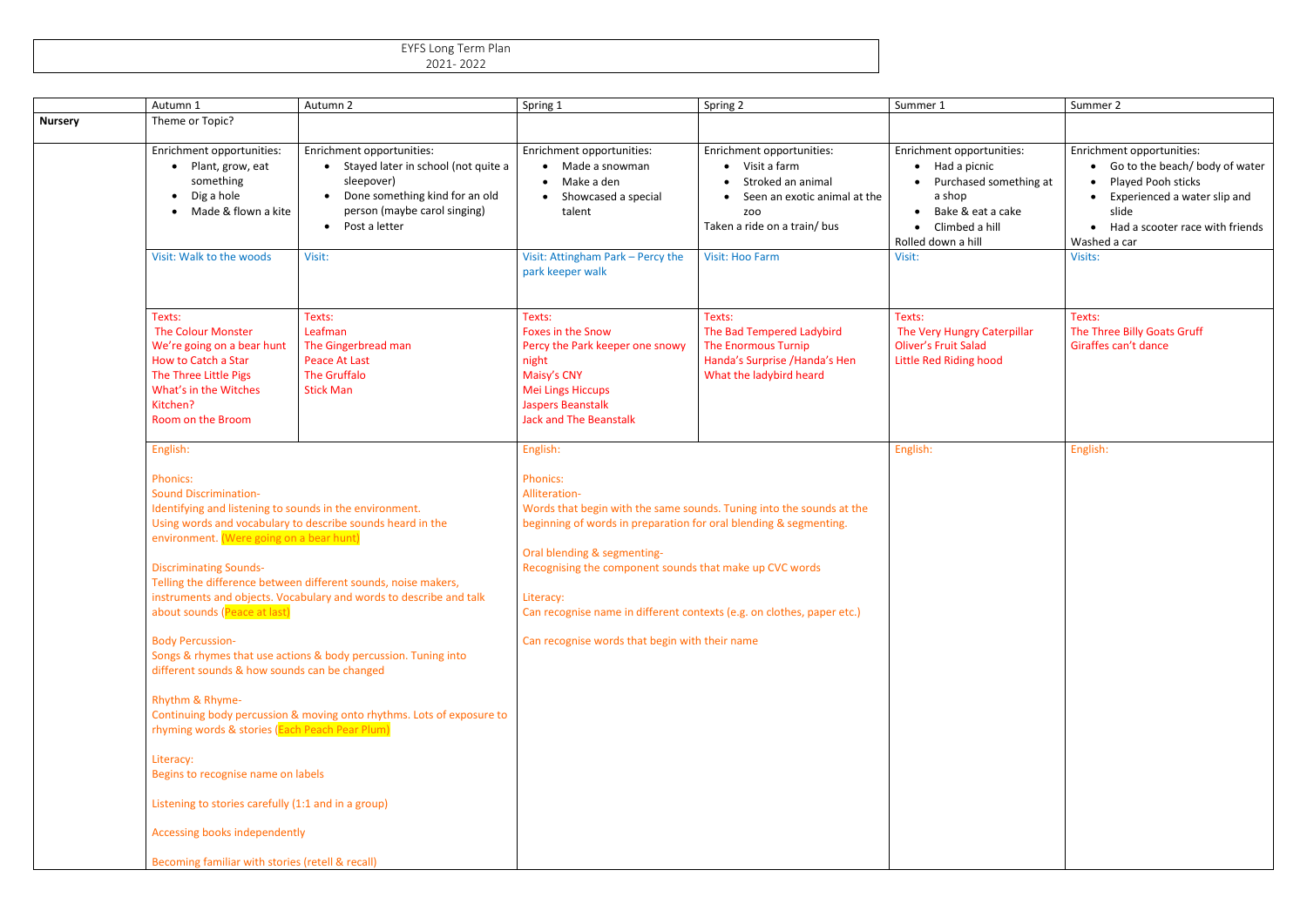| Maths:                                                                                                                                                                                                                                                                        |                                                                                                                                                                                                                                                                                                                                                                                                                                                                                                                             | Maths:                                                                                                                                                                                                                                                                                                                                                                                                                                                                                                                                                                                                                                                                                                                                                                                          | Maths:                                                                                                                                                                                                                                                                                                                                                                                                                                                                                                                                                     | Maths:                                                                                                                                                                                                                                                                                                                                                 |                                                                                                                                                                                                                                                                           |
|-------------------------------------------------------------------------------------------------------------------------------------------------------------------------------------------------------------------------------------------------------------------------------|-----------------------------------------------------------------------------------------------------------------------------------------------------------------------------------------------------------------------------------------------------------------------------------------------------------------------------------------------------------------------------------------------------------------------------------------------------------------------------------------------------------------------------|-------------------------------------------------------------------------------------------------------------------------------------------------------------------------------------------------------------------------------------------------------------------------------------------------------------------------------------------------------------------------------------------------------------------------------------------------------------------------------------------------------------------------------------------------------------------------------------------------------------------------------------------------------------------------------------------------------------------------------------------------------------------------------------------------|------------------------------------------------------------------------------------------------------------------------------------------------------------------------------------------------------------------------------------------------------------------------------------------------------------------------------------------------------------------------------------------------------------------------------------------------------------------------------------------------------------------------------------------------------------|--------------------------------------------------------------------------------------------------------------------------------------------------------------------------------------------------------------------------------------------------------------------------------------------------------------------------------------------------------|---------------------------------------------------------------------------------------------------------------------------------------------------------------------------------------------------------------------------------------------------------------------------|
| others and take them out again.<br>Take part in finger rhymes with numbers.<br>pointing or saying some numbers in sequence.<br>$3 - 5.'$<br>$\bullet$<br>Build with a range of resources.<br>Complete inset puzzles.<br>'bigger/little/smaller', 'high/low', 'tall', 'heavy'. | <b>BIRTH TO THREE:</b><br>Combine objects like stacking blocks and cups. Put objects inside<br>React to changes of amount in a group of up to three items.<br>Compare amounts, saying 'lots', 'more' or 'same'.<br>Develop counting-like behaviour, such as making sounds,<br>Count in everyday contexts, sometimes skipping numbers - '1-2-<br>Climb and squeeze themselves into different types of spaces.<br>Compare sizes, weights etc. using gesture and language -<br>Notice patterns and arrange things in patterns. | THREE AND FOUR YEAR OLDS:<br>Develop fast recognition<br>of up to 3 objects, without having<br>to count them individually<br>('subitising').<br>Recite numbers past 5.<br>Say one number for each<br>$\bullet$<br>item in order: 1,2,3,4,5.<br>Know that the last<br>number reached when counting a<br>small set of objects tells you how<br>many there are in total ('cardinal<br>principle').<br>Show 'finger numbers' up<br>to 5.<br>Link numerals and<br>$\bullet$<br>amounts: for example, showing<br>the right number of objects to<br>match the numeral, up to 5.<br>Experiment with their<br>own symbols and marks as well as<br>numerals.<br>Solve real world<br>mathematical problems with<br>numbers up to 5.<br>Compare quantities using<br>language: 'more than', 'fewer<br>than'. | Talk about and explore 2D<br>and 3D shapes (for example, circles,<br>rectangles, triangles and cuboids)<br>using informal and mathematical<br>language: 'sides', 'corners';<br>'straight', 'flat', 'round'.<br>Understand position<br>$\bullet$<br>through words alone - for example,<br>"The bag is under the table," $-$ with<br>no pointing.<br>Describe a familiar route.<br>Discuss routes and<br>locations, using words like 'in front<br>of' and 'behind'.<br>Make comparisons between<br>objects relating to size, length,<br>weight and capacity. | • Select shapes appropriately: flat surfaces for building, a triangular prism<br>for a roof, etc.<br>$\bullet$<br>stripes on clothes, designs on rugs and wallpaper. Use informal language<br>like 'pointy', 'spotty', 'blobs', etc.<br>$\bullet$<br>Notice and correct an error in a repeating pattern.<br>$\bullet$<br>words such as 'first', 'then' | Combine shapes to make new ones - an arch, a bigger triangle, etc.<br>Talk about and identifies the patterns around them. For example:<br>Extend and create ABAB patterns - stick, leaf, stick, leaf.<br>Begin to describe a sequence of events, real or fictional, using |
| <b>Understanding the world</b>                                                                                                                                                                                                                                                |                                                                                                                                                                                                                                                                                                                                                                                                                                                                                                                             | Understanding the world                                                                                                                                                                                                                                                                                                                                                                                                                                                                                                                                                                                                                                                                                                                                                                         | Understanding the world                                                                                                                                                                                                                                                                                                                                                                                                                                                                                                                                    | Understanding the world                                                                                                                                                                                                                                                                                                                                |                                                                                                                                                                                                                                                                           |
| Science, Geography, History:                                                                                                                                                                                                                                                  |                                                                                                                                                                                                                                                                                                                                                                                                                                                                                                                             | Science, Geography, History:                                                                                                                                                                                                                                                                                                                                                                                                                                                                                                                                                                                                                                                                                                                                                                    | Science, Geography, History:                                                                                                                                                                                                                                                                                                                                                                                                                                                                                                                               | Science, Geography, History:                                                                                                                                                                                                                                                                                                                           |                                                                                                                                                                                                                                                                           |
| Sensory exploration (Autumnal objects and nature walk)                                                                                                                                                                                                                        |                                                                                                                                                                                                                                                                                                                                                                                                                                                                                                                             | Ice & Melting                                                                                                                                                                                                                                                                                                                                                                                                                                                                                                                                                                                                                                                                                                                                                                                   | Push & Pull forces (Enormous<br><b>Turnip) Obstacle Courses</b>                                                                                                                                                                                                                                                                                                                                                                                                                                                                                            | things.                                                                                                                                                                                                                                                                                                                                                | Olivers fruit salad-cooking & looking at how to change fruit into different                                                                                                                                                                                               |
|                                                                                                                                                                                                                                                                               | Playdough station - mixing and creating own playdough recipes.                                                                                                                                                                                                                                                                                                                                                                                                                                                              | Planting seeds ready for Spring<br>(beanstalks)                                                                                                                                                                                                                                                                                                                                                                                                                                                                                                                                                                                                                                                                                                                                                 | Toys old & new (The Toymaker)                                                                                                                                                                                                                                                                                                                                                                                                                                                                                                                              |                                                                                                                                                                                                                                                                                                                                                        | The Very Hungry Caterpillar-changes, life cycle of a butterfly (caterpillars in                                                                                                                                                                                           |
| Pumpkins (predicting and exploring)                                                                                                                                                                                                                                           |                                                                                                                                                                                                                                                                                                                                                                                                                                                                                                                             |                                                                                                                                                                                                                                                                                                                                                                                                                                                                                                                                                                                                                                                                                                                                                                                                 |                                                                                                                                                                                                                                                                                                                                                                                                                                                                                                                                                            | the classroom)                                                                                                                                                                                                                                                                                                                                         |                                                                                                                                                                                                                                                                           |
| Cooking opportunities soup? (curriculum kitchen)                                                                                                                                                                                                                              |                                                                                                                                                                                                                                                                                                                                                                                                                                                                                                                             | Cooking opportunities-<br>dumplings/ stir fry                                                                                                                                                                                                                                                                                                                                                                                                                                                                                                                                                                                                                                                                                                                                                   | What The Ladybird Heard- map<br>making (loose parts link)                                                                                                                                                                                                                                                                                                                                                                                                                                                                                                  |                                                                                                                                                                                                                                                                                                                                                        |                                                                                                                                                                                                                                                                           |
| Who am I, what do I look like, who is in my family?                                                                                                                                                                                                                           |                                                                                                                                                                                                                                                                                                                                                                                                                                                                                                                             | CNY links- Maisy's CNY, exploring<br>different countries.                                                                                                                                                                                                                                                                                                                                                                                                                                                                                                                                                                                                                                                                                                                                       | Handa's surprise- different<br>countries & cultures comaring                                                                                                                                                                                                                                                                                                                                                                                                                                                                                               |                                                                                                                                                                                                                                                                                                                                                        |                                                                                                                                                                                                                                                                           |
| Calendar, date, time during registration                                                                                                                                                                                                                                      |                                                                                                                                                                                                                                                                                                                                                                                                                                                                                                                             |                                                                                                                                                                                                                                                                                                                                                                                                                                                                                                                                                                                                                                                                                                                                                                                                 | where we live to Handas                                                                                                                                                                                                                                                                                                                                                                                                                                                                                                                                    |                                                                                                                                                                                                                                                                                                                                                        |                                                                                                                                                                                                                                                                           |
|                                                                                                                                                                                                                                                                               | Where are we? Google maps exploring world around us - maps of school                                                                                                                                                                                                                                                                                                                                                                                                                                                        | Look at different occupations<br>regarding Percy is a park keeper.                                                                                                                                                                                                                                                                                                                                                                                                                                                                                                                                                                                                                                                                                                                              |                                                                                                                                                                                                                                                                                                                                                                                                                                                                                                                                                            |                                                                                                                                                                                                                                                                                                                                                        |                                                                                                                                                                                                                                                                           |
| <b>Black History Month- Rosa Parks</b>                                                                                                                                                                                                                                        |                                                                                                                                                                                                                                                                                                                                                                                                                                                                                                                             | What job do the grown ups have<br>in your life?                                                                                                                                                                                                                                                                                                                                                                                                                                                                                                                                                                                                                                                                                                                                                 |                                                                                                                                                                                                                                                                                                                                                                                                                                                                                                                                                            |                                                                                                                                                                                                                                                                                                                                                        |                                                                                                                                                                                                                                                                           |
| Diwali- Lots of Lights                                                                                                                                                                                                                                                        |                                                                                                                                                                                                                                                                                                                                                                                                                                                                                                                             |                                                                                                                                                                                                                                                                                                                                                                                                                                                                                                                                                                                                                                                                                                                                                                                                 |                                                                                                                                                                                                                                                                                                                                                                                                                                                                                                                                                            |                                                                                                                                                                                                                                                                                                                                                        |                                                                                                                                                                                                                                                                           |
|                                                                                                                                                                                                                                                                               |                                                                                                                                                                                                                                                                                                                                                                                                                                                                                                                             |                                                                                                                                                                                                                                                                                                                                                                                                                                                                                                                                                                                                                                                                                                                                                                                                 |                                                                                                                                                                                                                                                                                                                                                                                                                                                                                                                                                            |                                                                                                                                                                                                                                                                                                                                                        |                                                                                                                                                                                                                                                                           |
| <b>Expressive arts and design</b>                                                                                                                                                                                                                                             | <b>Expressive arts and design</b>                                                                                                                                                                                                                                                                                                                                                                                                                                                                                           | <b>Expressive arts and design</b>                                                                                                                                                                                                                                                                                                                                                                                                                                                                                                                                                                                                                                                                                                                                                               | <b>Expressive arts and design</b>                                                                                                                                                                                                                                                                                                                                                                                                                                                                                                                          | <b>Expressive arts and design</b>                                                                                                                                                                                                                                                                                                                      | <b>Expressive arts and design</b>                                                                                                                                                                                                                                         |
| Art, DT and Music:                                                                                                                                                                                                                                                            | Art, DT and Music:                                                                                                                                                                                                                                                                                                                                                                                                                                                                                                          | Art, DT and Music:                                                                                                                                                                                                                                                                                                                                                                                                                                                                                                                                                                                                                                                                                                                                                                              | Art, DT and Music:                                                                                                                                                                                                                                                                                                                                                                                                                                                                                                                                         | Art, DT and Music:                                                                                                                                                                                                                                                                                                                                     | Art, DT and Music:                                                                                                                                                                                                                                                        |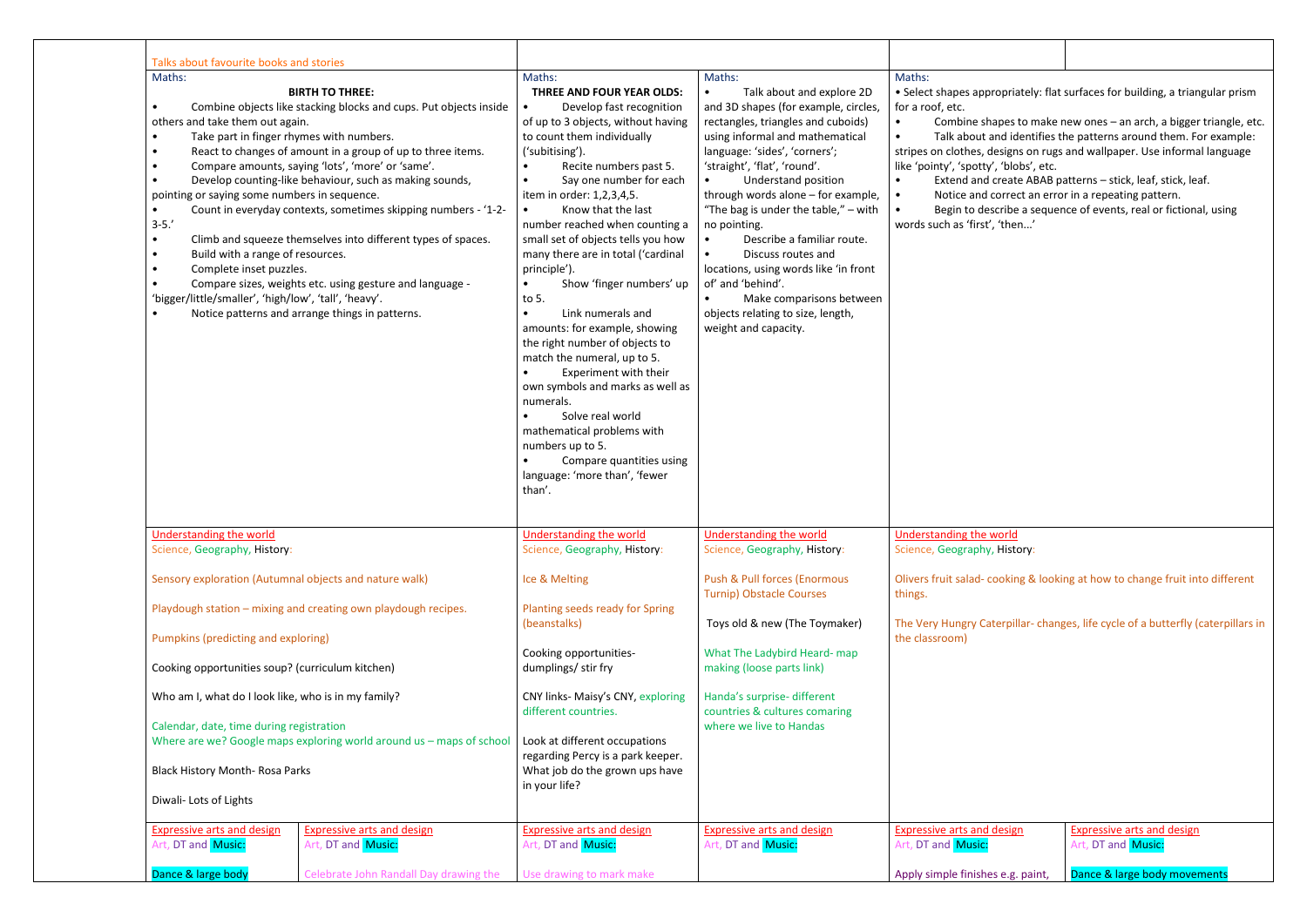|                                              | exploring different types of music                                                                                                    |
|----------------------------------------------|---------------------------------------------------------------------------------------------------------------------------------------|
| cts to make<br>materials e.g.<br>, wheels on | Learn new action rhymes & body<br>movements to songs (Christmas)                                                                      |
|                                              | Build up a repertoire of familiar rhymes                                                                                              |
| $\overline{e}$<br>ady                        | Begin to use simple mark making tools<br>to explore movement and marks-<br>pencils, watercolours, powder paints,<br>changing colours. |
|                                              | Begin model draw opportunity (still-life)                                                                                             |
|                                              | Using blocks and other loose parts to<br>create enclosures and structures.                                                            |
|                                              | <b>Key songs:</b><br><b>Ging Gang Goo</b><br>I'm a little teapot<br><b>5 Speckled Frogs</b><br>5 little worms                         |
|                                              |                                                                                                                                       |
|                                              |                                                                                                                                       |

dance routine remembering some simple moves in

ving club- more intricate movements and marks to  $\overline{e}$  purposeful drawings using both GM & FM skills.

nfident with simple woodworking tools (hammers, nails, aking things apart etc.)

aware of team games.

ng & undressing for outdoor play. Zipping up coat

y- introduce and explore. Step, step, back.

| movements exploring<br>different types of music<br>Learn new action rhymes &<br>body movements to songs<br>(Christmas)<br>Build up a repertoire of<br>familiar rhymes<br>Begin to use simple mark<br>making tools to explore<br>movement and marks-<br>pencils, watercolours,<br>powder paints, changing<br>colours.<br>Begin model draw<br>opportunity (still-life)<br>Using blocks and other loose<br>parts to create enclosures<br>and structures.<br><b>Key songs:</b><br><b>Ging Gang Goo</b><br>I'm a little teapot<br><b>5 Speckled Frogs</b><br>5 little worms | season on tiles.<br>Observational drawing (in detail) and<br>mark making opportunities for a purpose<br>in all areas of $CP$ . $-$ using black pens<br><b>Exploring Instruments and the sounds</b><br>they make, loud and quiet fast and slow<br>Introducing Clay as a medium for<br>constructing/building.<br>Use basic tools to cut, shape and mix, e.g.<br>cutters and whisks.<br><b>Key songs:</b><br>This Old Man<br>The Farmers in his dell<br>Ride a cock horse                                    | abstract things e.g. forces, turnip<br>being pulled out.<br>Drawing the weather or how a<br>plant grows (abstract)<br>Make simple 2D structures using<br>straws.<br><b>Key songs:</b><br><b>Oranges and Lemons</b><br>The Ants go marching | Explore light and shadows.<br>Use everyday objects to make<br>marks in paint, e.g. cotton reels,<br>sticks, wheels on cars etc.<br>Sort fruit and vegetables by taste,<br>shape, size, colour, texture and<br>simple food groups, e.g. meat,<br>vegetables etc.<br><b>Keys songs:</b><br>Hot Cross Buns/ 5 current buns<br>She'll be coming around the<br>mountain<br>The bear went over the mountain                                                                                                                                                                                                                                                                                                  | PVA glue glaze.<br>Use everyday objects to make<br>marks in modelling materials e.g.<br>cotton reels, sticks, wheels on<br>cars etc.<br><b>Keys songs:</b><br><b>Pop Goes the weasel</b><br>There was an old lady                                                                                                                                          |
|------------------------------------------------------------------------------------------------------------------------------------------------------------------------------------------------------------------------------------------------------------------------------------------------------------------------------------------------------------------------------------------------------------------------------------------------------------------------------------------------------------------------------------------------------------------------|-----------------------------------------------------------------------------------------------------------------------------------------------------------------------------------------------------------------------------------------------------------------------------------------------------------------------------------------------------------------------------------------------------------------------------------------------------------------------------------------------------------|--------------------------------------------------------------------------------------------------------------------------------------------------------------------------------------------------------------------------------------------|--------------------------------------------------------------------------------------------------------------------------------------------------------------------------------------------------------------------------------------------------------------------------------------------------------------------------------------------------------------------------------------------------------------------------------------------------------------------------------------------------------------------------------------------------------------------------------------------------------------------------------------------------------------------------------------------------------|------------------------------------------------------------------------------------------------------------------------------------------------------------------------------------------------------------------------------------------------------------------------------------------------------------------------------------------------------------|
| PE:<br><b>Exploring large scale</b><br>movements (mat time<br>exercises & write dance)<br><b>Balls-throwing, catching</b><br>kicking<br>Hand-eye co-ordination                                                                                                                                                                                                                                                                                                                                                                                                         | PE:<br>Exploring large scale movements (mat time exercises & write dance)<br><b>Balls-throwing, catching kicking</b><br>Hand-eye co-ordination<br>FM skills within model draw, name, write dance & mark making opportunities<br>Confidence in obstacle course building and travelling. Bridging and balancing,<br>making gaps to challenge)<br>Support with independence skills in getting waterproof onesie on and off,<br>getting wellies/ shoes on and off (Velcro or pull on) Attempting zip on coat. |                                                                                                                                                                                                                                            | PE:<br><b>Exploring dance and movement</b><br>(write dance)<br><b>Exploring large body movements in</b><br>different scenarios- crawling,<br>rolling, slithering etc. Front roly-<br>poly?<br>Obstacle course- using open ended<br>materials (AFrame, Reels, Ladders<br>to create challenge and test<br>boundaries more confidently)<br>PE- introducing team games.<br><b>FM skills- becoming more</b><br>competent in scissor skills (EAD)<br>Introduce sewing with Binca<br>Attempting to independently put on<br>waterproof & shoes/ wellies.<br><b>Needing limited support.</b><br>FM Skills (write dance, mark making<br>opportunities, introduction of early<br>woodwork tools- hammers and golf | PE:<br>Following a simple dance routine<br>sequence<br>Write dance & drawing club- mor<br>create smaller more purposeful d<br>Becoming more confident with sir<br>ratchet spanners, taking things ap<br>PE- becoming more aware of tear<br>Independent dressing & undressi<br>independently.<br>Forest School Safety- introduce a<br>Safety rules charter. |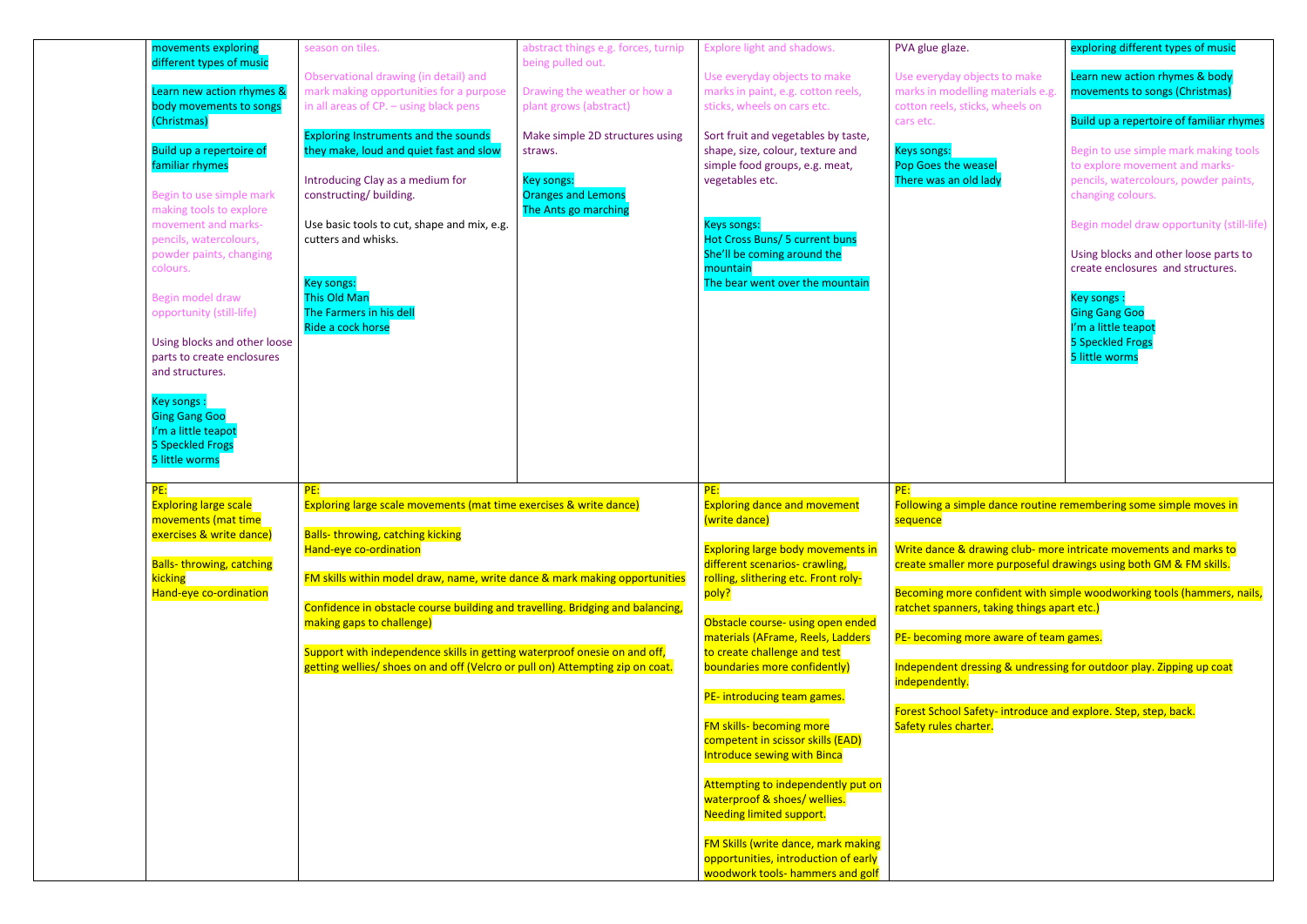|                                                                                                                                         |                                                                                                                                                                                                                                                                            |                                                                                                                                                                                                                                                                                                                           |                                                                                                                                                                                                                                                                    | tee's/ nails)                                                                                                                                                                                                                                                                                                                         |                                                                                                                                                                                                                                                                                                       |                                                                                                                                                                                                                                                                                                                                                                                                                                                                                                                                                                                                                        |
|-----------------------------------------------------------------------------------------------------------------------------------------|----------------------------------------------------------------------------------------------------------------------------------------------------------------------------------------------------------------------------------------------------------------------------|---------------------------------------------------------------------------------------------------------------------------------------------------------------------------------------------------------------------------------------------------------------------------------------------------------------------------|--------------------------------------------------------------------------------------------------------------------------------------------------------------------------------------------------------------------------------------------------------------------|---------------------------------------------------------------------------------------------------------------------------------------------------------------------------------------------------------------------------------------------------------------------------------------------------------------------------------------|-------------------------------------------------------------------------------------------------------------------------------------------------------------------------------------------------------------------------------------------------------------------------------------------------------|------------------------------------------------------------------------------------------------------------------------------------------------------------------------------------------------------------------------------------------------------------------------------------------------------------------------------------------------------------------------------------------------------------------------------------------------------------------------------------------------------------------------------------------------------------------------------------------------------------------------|
|                                                                                                                                         | PSHE: Jigsaw- Being me in<br>my world.                                                                                                                                                                                                                                     | PSHE: Jigsaw- Celebrating difference.                                                                                                                                                                                                                                                                                     | PSHE: Jigsaw- Dreams and goals                                                                                                                                                                                                                                     | PSHE: Jigsaw- Healthy me.                                                                                                                                                                                                                                                                                                             | PSHE: Jigsaw- Relationships                                                                                                                                                                                                                                                                           | PSHE: Jigsaw- Changing me.                                                                                                                                                                                                                                                                                                                                                                                                                                                                                                                                                                                             |
|                                                                                                                                         | R.E.                                                                                                                                                                                                                                                                       | $R.E$ :                                                                                                                                                                                                                                                                                                                   | $R.E$ :                                                                                                                                                                                                                                                            | $R.E$ :                                                                                                                                                                                                                                                                                                                               | $R.E$ :                                                                                                                                                                                                                                                                                               | $R.E$ :                                                                                                                                                                                                                                                                                                                                                                                                                                                                                                                                                                                                                |
|                                                                                                                                         | Halloween                                                                                                                                                                                                                                                                  | Diwali<br>Christmas                                                                                                                                                                                                                                                                                                       | <b>Martin Luther King day</b><br><b>Chinese New year</b>                                                                                                                                                                                                           | Easter<br><b>Earth Day</b>                                                                                                                                                                                                                                                                                                            | Ramadan                                                                                                                                                                                                                                                                                               | Pride                                                                                                                                                                                                                                                                                                                                                                                                                                                                                                                                                                                                                  |
|                                                                                                                                         | Computing:                                                                                                                                                                                                                                                                 | Computing:                                                                                                                                                                                                                                                                                                                | Computing:                                                                                                                                                                                                                                                         | Computing:                                                                                                                                                                                                                                                                                                                            | Computing:                                                                                                                                                                                                                                                                                            | Computing:                                                                                                                                                                                                                                                                                                                                                                                                                                                                                                                                                                                                             |
|                                                                                                                                         |                                                                                                                                                                                                                                                                            |                                                                                                                                                                                                                                                                                                                           |                                                                                                                                                                                                                                                                    |                                                                                                                                                                                                                                                                                                                                       |                                                                                                                                                                                                                                                                                                       |                                                                                                                                                                                                                                                                                                                                                                                                                                                                                                                                                                                                                        |
| Reception                                                                                                                               | Theme or topic?                                                                                                                                                                                                                                                            |                                                                                                                                                                                                                                                                                                                           |                                                                                                                                                                                                                                                                    |                                                                                                                                                                                                                                                                                                                                       |                                                                                                                                                                                                                                                                                                       |                                                                                                                                                                                                                                                                                                                                                                                                                                                                                                                                                                                                                        |
| Enrichment<br>opportunities:<br>Continuous -<br>Made a<br>mud pie<br>Tried food<br>from<br>another<br>country<br>$\bullet$ Climb a tree | Enrichment opportunities:<br>Plant, grow, eat<br>something<br>Dig a hole<br>Made & flown a kite                                                                                                                                                                            | Enrichment opportunities:<br>• Stayed later in school (not quite a<br>sleepover)<br>Done something kind for an old<br>person (maybe carol singing)<br>• Post a letter                                                                                                                                                     | Enrichment opportunities:<br>• Made a snowman<br>$\bullet$ Make a den<br>Showcased a special<br>talent                                                                                                                                                             | Enrichment opportunities:<br>$\bullet$ Visit a farm<br>Stroked an animal<br>Seen an exotic animal at the<br><b>ZOO</b><br>Taken a ride on a train/ bus                                                                                                                                                                                | Enrichment opportunities:<br>Had a picnic<br>Purchased something at<br>a shop<br>Bake & eat a cake<br>Climbed a hill<br>$\bullet$<br>Rolled down a hill                                                                                                                                               | Enrichment opportunities:<br>• Go to the beach/body of water<br>Played Pooh sticks<br>Experienced a water slip and<br>slide<br>Had a scooter race with friends<br>Washed a car                                                                                                                                                                                                                                                                                                                                                                                                                                         |
|                                                                                                                                         | Visit: Walk to the woods                                                                                                                                                                                                                                                   | Visit:                                                                                                                                                                                                                                                                                                                    | Visit: Attingham Park - percy the<br>park keeper walk                                                                                                                                                                                                              | Visit: Hoo Farm                                                                                                                                                                                                                                                                                                                       | Visit:                                                                                                                                                                                                                                                                                                | Visits:                                                                                                                                                                                                                                                                                                                                                                                                                                                                                                                                                                                                                |
|                                                                                                                                         | Texts:<br><b>The Colour Monster</b><br>We're going on a bear hunt<br>How to Catch a Star<br>The Three Little Pigs<br>What's in the Witches<br>Kitchen?<br>Room on the Broom                                                                                                | Texts:<br>Leafman<br>The Gingerbread man<br><b>Peace At Last</b><br><b>The Gruffalo</b><br><b>Stick Man</b>                                                                                                                                                                                                               | Texts:<br><b>Foxes in the Snow</b><br>Percy the Park keeper one snowy<br>night<br>Maisy's CNY<br><b>Mei Lings Hiccups</b><br><b>Jaspers Beanstalk</b><br><b>Jack and The Beanstalk</b>                                                                             | Texts:<br>The Bad Tempered Ladybird<br><b>The Enormous Turnip</b><br>Handa's Surprise / Handa's Hen<br>What the ladybird heard                                                                                                                                                                                                        | Texts:<br>The Very Hungry Caterpillar<br><b>Oliver's Fruit Salad</b><br><b>Christophers Caterpillars</b><br><b>Handa's Suprise</b>                                                                                                                                                                    | Texts:<br>The Snail and The Whale<br><b>The Singing Mermaid</b><br><b>The Tiny Seed</b><br><b>Little Red Riding Hood</b><br>Seaside Poems- Nick Sheratt & Jill<br><b>Bennet</b><br><b>Magic Beach-Alison Lester</b>                                                                                                                                                                                                                                                                                                                                                                                                    |
|                                                                                                                                         | English:<br><b>Understands the 5</b><br>concepts about print<br>Develop their<br>phonological awareness<br>so they can spot<br>rhymes, syllables, initial<br>sounds<br><b>Engages in extended</b><br>conversations about<br>stories, learning new<br>vocabular from books. | English:<br>Writes some or all of their name<br>Write some letters accurately<br>Read individual letters saying the<br>sounds for them<br>Read some letter groups that<br>represent a single sound and say<br>sounds for them.<br>Blend sounds in words so they can<br>read short words made up of know<br>letter sounds. | English:<br>Spell words by identifying the<br>sounds and writing them<br>Read a few common<br>expectation words<br>Read simple phrases and<br>sentences with know letter<br>sounds<br>Re-read those books to build<br>up confidence in word<br>reading and fluency | English:<br>Form lowercase and uppercase<br>letters correctly<br>Re-read what they have written<br>to check it makes sense<br>Write short sentences with<br>words with known letter sound<br>correspondences using a<br>capital letter and a full stop.<br>Say a sound for each letter in<br>the alphabet and at least 10<br>digraphs | English:<br><b>Anticipate (where appropriate)</b><br>key events in stories.<br>Write recognisable letters, most<br>of which are correctly formed.<br><b>Read aloud simple sentences</b><br>and books that are consistent<br>with their phonic knowledge,<br>including some common<br>exception words. | English:<br>.Demonstrate understanding of what<br>has been read to them by retelling<br>stories and narratives using their own<br>words and recently introduced<br>vocabulary.<br>• Use and understand recently<br>introduced vocabulary during<br>discussions about stories, non-fiction,<br>rhymes and poems and during role<br>play.<br>.Read words consistent with their<br>phonic knowledge by sound-blending.<br><b>Writing</b><br>.Spell words by identifying sounds in<br>them and representing the sounds<br>with a letter or letters.<br>. Write simple phrases and sentences<br>that can be read by others. |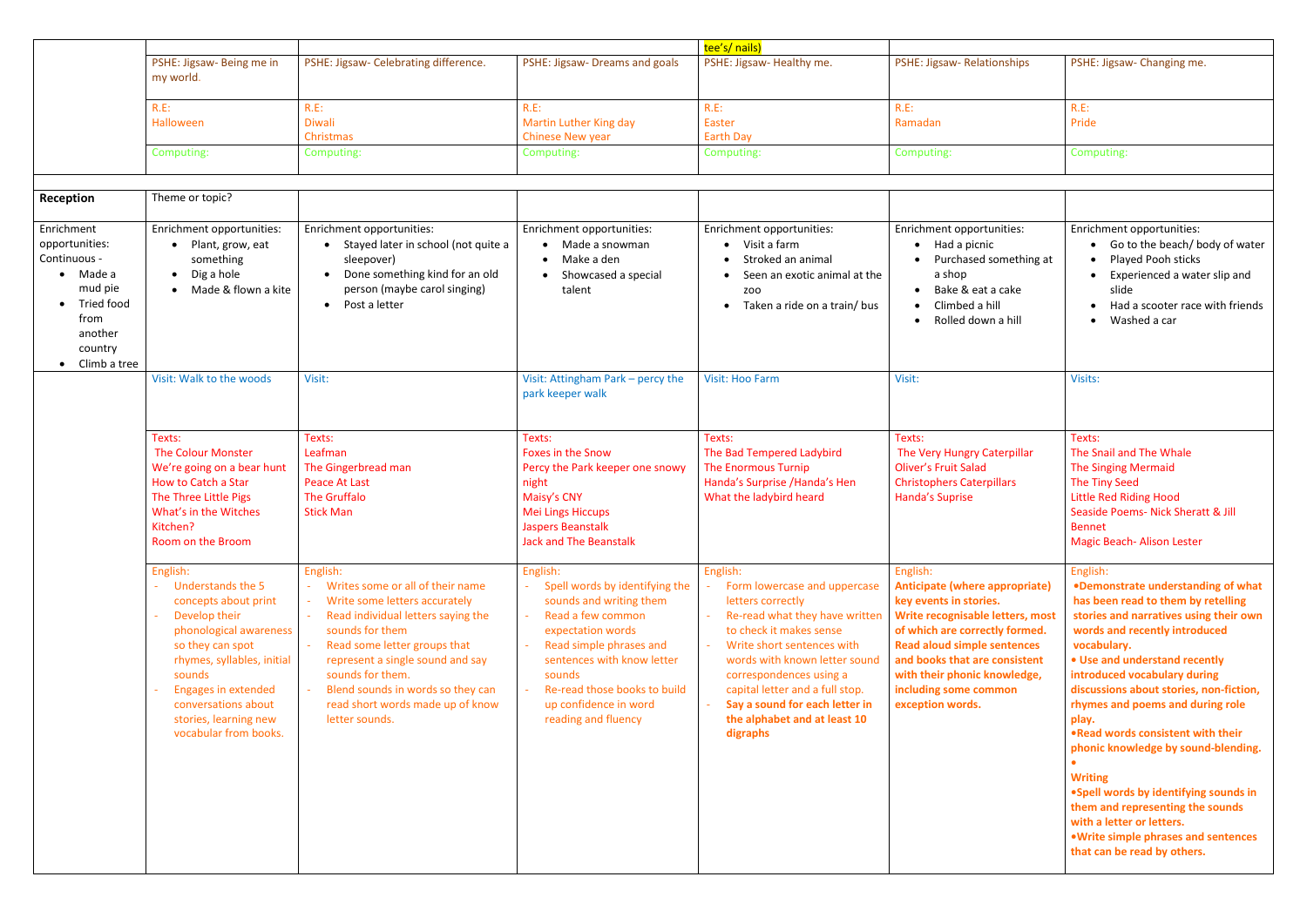| Maths:<br>Weeks 1-3 - How much,<br>how many?<br>Compares 2 groups of<br>up to 5 objects saying<br>when<br>Weeks 3-6 - All about me,<br>1,2,3!<br>Fast recognition of up<br>to 3 objects<br>Talk about and identify<br>patterns around them<br>Recites past 5 | Maths:<br>Weeks $7-9 - 4-5$ Jump and Jive<br>Weeks 10-12 - Pick and Mix number 6!<br>Solve real world math problems with<br>numbers up to 5<br>- Count objects, actions and sounds.<br>Subitize<br>Subitise (recognise quantities without<br>counting) up to 5. | Maths:<br>Weeks $1-3-7$ & 8 on a plate<br>Weeks 3-6 - Team 9 & 10<br>Link the number symbol with its<br>number value | Maths:<br>Weeks $7-9 - 1$ to 10, all again<br>Weeks 10-12 - Twenty plenty!<br>Explores the composition of<br>numbers to 10<br>Automatically recall number<br>bonds 0-10<br>Count beyond 10<br>$\sim$<br>Compare numbers | Maths:<br>Weeks $1-6$ – Write and<br>remember arithmetic<br>Weeks 7-12 - Maths Explorers &<br><b>Pattern Finders</b><br>- Compose and decompose<br>shapes so that children<br>recognise a shape can have<br>other shapes within it just as<br>numbers.<br>Continue, copy and create<br>repeating patterns<br>Compare length, weight and<br>capacity<br>Select rotate and manipulate<br>shapes in order to develop<br>spatial reasoning skills | Maths:<br><b>Number</b><br>• Have a deep understanding of<br>number to 10, including the<br>composition of each number.<br>• Automatically recall (without<br>reference to rhymes, counting or other<br>aids) number bonds up to 5 (including<br>subtraction facts) and some number<br>bonds to 10, including double facts.<br><b>Numerical Patterns</b><br>• Verbally count beyond 20,<br>recognising the pattern of the counting<br>system.<br>• Compare quantities up to 10 in<br>different contexts, recognising when<br>one quantity is greater than, less than<br>or the same as the other quantity.<br>• Explore and represent patterns<br>within numbers up to 10, including<br>evens and odds, double facts and how<br>quantities can be distributed equally. |
|--------------------------------------------------------------------------------------------------------------------------------------------------------------------------------------------------------------------------------------------------------------|-----------------------------------------------------------------------------------------------------------------------------------------------------------------------------------------------------------------------------------------------------------------|----------------------------------------------------------------------------------------------------------------------|-------------------------------------------------------------------------------------------------------------------------------------------------------------------------------------------------------------------------|-----------------------------------------------------------------------------------------------------------------------------------------------------------------------------------------------------------------------------------------------------------------------------------------------------------------------------------------------------------------------------------------------------------------------------------------------|------------------------------------------------------------------------------------------------------------------------------------------------------------------------------------------------------------------------------------------------------------------------------------------------------------------------------------------------------------------------------------------------------------------------------------------------------------------------------------------------------------------------------------------------------------------------------------------------------------------------------------------------------------------------------------------------------------------------------------------------------------------------|
| Understanding the world                                                                                                                                                                                                                                      |                                                                                                                                                                                                                                                                 | Understanding the world                                                                                              | Understanding the world                                                                                                                                                                                                 | Understanding the world                                                                                                                                                                                                                                                                                                                                                                                                                       |                                                                                                                                                                                                                                                                                                                                                                                                                                                                                                                                                                                                                                                                                                                                                                        |
| Science, Geography, History:                                                                                                                                                                                                                                 |                                                                                                                                                                                                                                                                 | Science, Geography, History:                                                                                         | Science, Geography, History:                                                                                                                                                                                            | Science, Geography, History:                                                                                                                                                                                                                                                                                                                                                                                                                  |                                                                                                                                                                                                                                                                                                                                                                                                                                                                                                                                                                                                                                                                                                                                                                        |
| Sensory exploration (Autumnal objects and nature walk)                                                                                                                                                                                                       |                                                                                                                                                                                                                                                                 | Ice & Melting                                                                                                        | Push & Pull forces (Enormous<br><b>Turnip) Obstacle Courses</b>                                                                                                                                                         | things.                                                                                                                                                                                                                                                                                                                                                                                                                                       | Olivers fruit salad-cooking & looking at how to change fruit into different                                                                                                                                                                                                                                                                                                                                                                                                                                                                                                                                                                                                                                                                                            |
|                                                                                                                                                                                                                                                              | Playdough station - mixing and creating own playdough recipes.                                                                                                                                                                                                  | Planting seeds ready for Spring                                                                                      |                                                                                                                                                                                                                         |                                                                                                                                                                                                                                                                                                                                                                                                                                               |                                                                                                                                                                                                                                                                                                                                                                                                                                                                                                                                                                                                                                                                                                                                                                        |
|                                                                                                                                                                                                                                                              |                                                                                                                                                                                                                                                                 | (beanstalks)                                                                                                         | Toys old & new (The Toymaker)                                                                                                                                                                                           |                                                                                                                                                                                                                                                                                                                                                                                                                                               | The Very Hungry Caterpillar-changes, life cycle of a butterfly (caterpillars in                                                                                                                                                                                                                                                                                                                                                                                                                                                                                                                                                                                                                                                                                        |
| Pumpkins (predicting and exploring)                                                                                                                                                                                                                          |                                                                                                                                                                                                                                                                 | Cooking opportunities-                                                                                               | What The Ladybird Heard- map                                                                                                                                                                                            | the classroom)                                                                                                                                                                                                                                                                                                                                                                                                                                |                                                                                                                                                                                                                                                                                                                                                                                                                                                                                                                                                                                                                                                                                                                                                                        |
| Cooking opportunities soup? (curriculum kitchen)                                                                                                                                                                                                             |                                                                                                                                                                                                                                                                 | dumplings/ stir fry                                                                                                  | making (loose parts link)                                                                                                                                                                                               | Explore different habitats where animals live - giraffes cant dance                                                                                                                                                                                                                                                                                                                                                                           |                                                                                                                                                                                                                                                                                                                                                                                                                                                                                                                                                                                                                                                                                                                                                                        |
| Who am I, what do I look like, who is in my family?                                                                                                                                                                                                          |                                                                                                                                                                                                                                                                 | CNY links- Maisy's CNY, exploring<br>different countries.                                                            | Handa's surprise- different<br>countries & cultures                                                                                                                                                                     | changed?                                                                                                                                                                                                                                                                                                                                                                                                                                      | Transition to year 1 and thinking back to start of the year how have you                                                                                                                                                                                                                                                                                                                                                                                                                                                                                                                                                                                                                                                                                               |
| Calendar, date, time during registration                                                                                                                                                                                                                     | Where are we? Google maps exploring world around us - maps of school                                                                                                                                                                                            |                                                                                                                      |                                                                                                                                                                                                                         |                                                                                                                                                                                                                                                                                                                                                                                                                                               |                                                                                                                                                                                                                                                                                                                                                                                                                                                                                                                                                                                                                                                                                                                                                                        |
| <b>Black History Month- Rosa Parks</b>                                                                                                                                                                                                                       |                                                                                                                                                                                                                                                                 |                                                                                                                      |                                                                                                                                                                                                                         |                                                                                                                                                                                                                                                                                                                                                                                                                                               |                                                                                                                                                                                                                                                                                                                                                                                                                                                                                                                                                                                                                                                                                                                                                                        |
| Diwali- Lots of Lights                                                                                                                                                                                                                                       |                                                                                                                                                                                                                                                                 |                                                                                                                      |                                                                                                                                                                                                                         |                                                                                                                                                                                                                                                                                                                                                                                                                                               |                                                                                                                                                                                                                                                                                                                                                                                                                                                                                                                                                                                                                                                                                                                                                                        |
| <b>Expressive arts and design</b><br>, DT and Music:                                                                                                                                                                                                         |                                                                                                                                                                                                                                                                 | <b>Expressive arts and design</b><br>Art, DT and Music:                                                              | <b>Expressive arts and design</b><br>Art, DT and Music:                                                                                                                                                                 | <b>Expressive arts and design</b><br>Art, DT and Music:                                                                                                                                                                                                                                                                                                                                                                                       | <b>Expressive arts and design</b><br>Art, DT and Music:                                                                                                                                                                                                                                                                                                                                                                                                                                                                                                                                                                                                                                                                                                                |
|                                                                                                                                                                                                                                                              |                                                                                                                                                                                                                                                                 |                                                                                                                      |                                                                                                                                                                                                                         |                                                                                                                                                                                                                                                                                                                                                                                                                                               |                                                                                                                                                                                                                                                                                                                                                                                                                                                                                                                                                                                                                                                                                                                                                                        |
|                                                                                                                                                                                                                                                              | Dance & large body movements exploring different types of music                                                                                                                                                                                                 | Celebrate John Randall Day<br>drawing the season on tiles.                                                           | Use drawing to mark make abstract<br>things e.g. forces, turnip being                                                                                                                                                   | Explore light and shadows.                                                                                                                                                                                                                                                                                                                                                                                                                    | Apply simple finishes e.g. paint, PVA<br>glue glaze.                                                                                                                                                                                                                                                                                                                                                                                                                                                                                                                                                                                                                                                                                                                   |
|                                                                                                                                                                                                                                                              | Learn new action rhymes & body movements to songs (Christmas)                                                                                                                                                                                                   |                                                                                                                      | pulled out.                                                                                                                                                                                                             |                                                                                                                                                                                                                                                                                                                                                                                                                                               |                                                                                                                                                                                                                                                                                                                                                                                                                                                                                                                                                                                                                                                                                                                                                                        |
|                                                                                                                                                                                                                                                              |                                                                                                                                                                                                                                                                 | Observational drawing (in detail)                                                                                    |                                                                                                                                                                                                                         | Use everyday objects to make                                                                                                                                                                                                                                                                                                                                                                                                                  | Use everyday objects to make marks in                                                                                                                                                                                                                                                                                                                                                                                                                                                                                                                                                                                                                                                                                                                                  |
| Build up a repertoire of familiar rhymes                                                                                                                                                                                                                     |                                                                                                                                                                                                                                                                 | and mark making opportunities<br>for a purpose in all areas of CP. -                                                 | Drawing the weather or how a plant<br>grows (abstract)                                                                                                                                                                  | marks in paint, e.g. cotton reels,<br>sticks, wheels on cars etc.                                                                                                                                                                                                                                                                                                                                                                             | modelling materials e.g. cotton reels,<br>sticks, wheels on cars etc.                                                                                                                                                                                                                                                                                                                                                                                                                                                                                                                                                                                                                                                                                                  |
|                                                                                                                                                                                                                                                              | Begin to use simple mark making tools to explore movement and marks-                                                                                                                                                                                            | using black pens                                                                                                     |                                                                                                                                                                                                                         |                                                                                                                                                                                                                                                                                                                                                                                                                                               |                                                                                                                                                                                                                                                                                                                                                                                                                                                                                                                                                                                                                                                                                                                                                                        |
| pencils, watercolours, powder paints, changing colours.                                                                                                                                                                                                      |                                                                                                                                                                                                                                                                 |                                                                                                                      | Make simple 2D structures using                                                                                                                                                                                         | Sort fruit and vegetables by                                                                                                                                                                                                                                                                                                                                                                                                                  | <b>Keys songs:</b>                                                                                                                                                                                                                                                                                                                                                                                                                                                                                                                                                                                                                                                                                                                                                     |
| Begin model draw opportunity (still-life)                                                                                                                                                                                                                    |                                                                                                                                                                                                                                                                 | <b>Exploring Instruments and the</b><br>sounds they make, loud and quiet                                             | straws.                                                                                                                                                                                                                 | taste, shape, size, colour, texture<br>and simple food groups, e.g.                                                                                                                                                                                                                                                                                                                                                                           | Pop Goes the weasel<br>There was an old lady                                                                                                                                                                                                                                                                                                                                                                                                                                                                                                                                                                                                                                                                                                                           |
|                                                                                                                                                                                                                                                              |                                                                                                                                                                                                                                                                 | fast and slow                                                                                                        | <b>Key songs:</b>                                                                                                                                                                                                       | meat, vegetables etc.                                                                                                                                                                                                                                                                                                                                                                                                                         |                                                                                                                                                                                                                                                                                                                                                                                                                                                                                                                                                                                                                                                                                                                                                                        |
|                                                                                                                                                                                                                                                              | Using blocks and other loose parts to create enclosures and structures.                                                                                                                                                                                         |                                                                                                                      | <b>Oranges and Lemons</b>                                                                                                                                                                                               |                                                                                                                                                                                                                                                                                                                                                                                                                                               |                                                                                                                                                                                                                                                                                                                                                                                                                                                                                                                                                                                                                                                                                                                                                                        |

|                   | Maths:                                  |
|-------------------|-----------------------------------------|
| e and             | <b>Number</b>                           |
| tic.              | • Have a deep understanding of          |
| s Explorers &     | number to 10, including the             |
|                   | composition of each number.             |
| decompose         | • Automatically recall (without         |
| children          | reference to rhymes, counting or other  |
| ape can have      | aids) number bonds up to 5 (including   |
| within it just as | subtraction facts) and some number      |
|                   | bonds to 10, including double facts.    |
| y and create      | <b>Numerical Patterns</b>               |
| erns              | • Verbally count beyond 20,             |
| th, weight and    | recognising the pattern of the counting |
|                   | system.                                 |
| nanipulate        | • Compare quantities up to 10 in        |
| develop           | different contexts, recognising when    |
| kills             | one quantity is greater than, less than |
|                   | or the same as the other quantity.      |
|                   | • Explore and represent patterns        |
|                   | within numbers up to 10, including      |
|                   | evens and odds, double facts and how    |
|                   | quantities can be distributed equally.  |
| . <b>.</b>        |                                         |